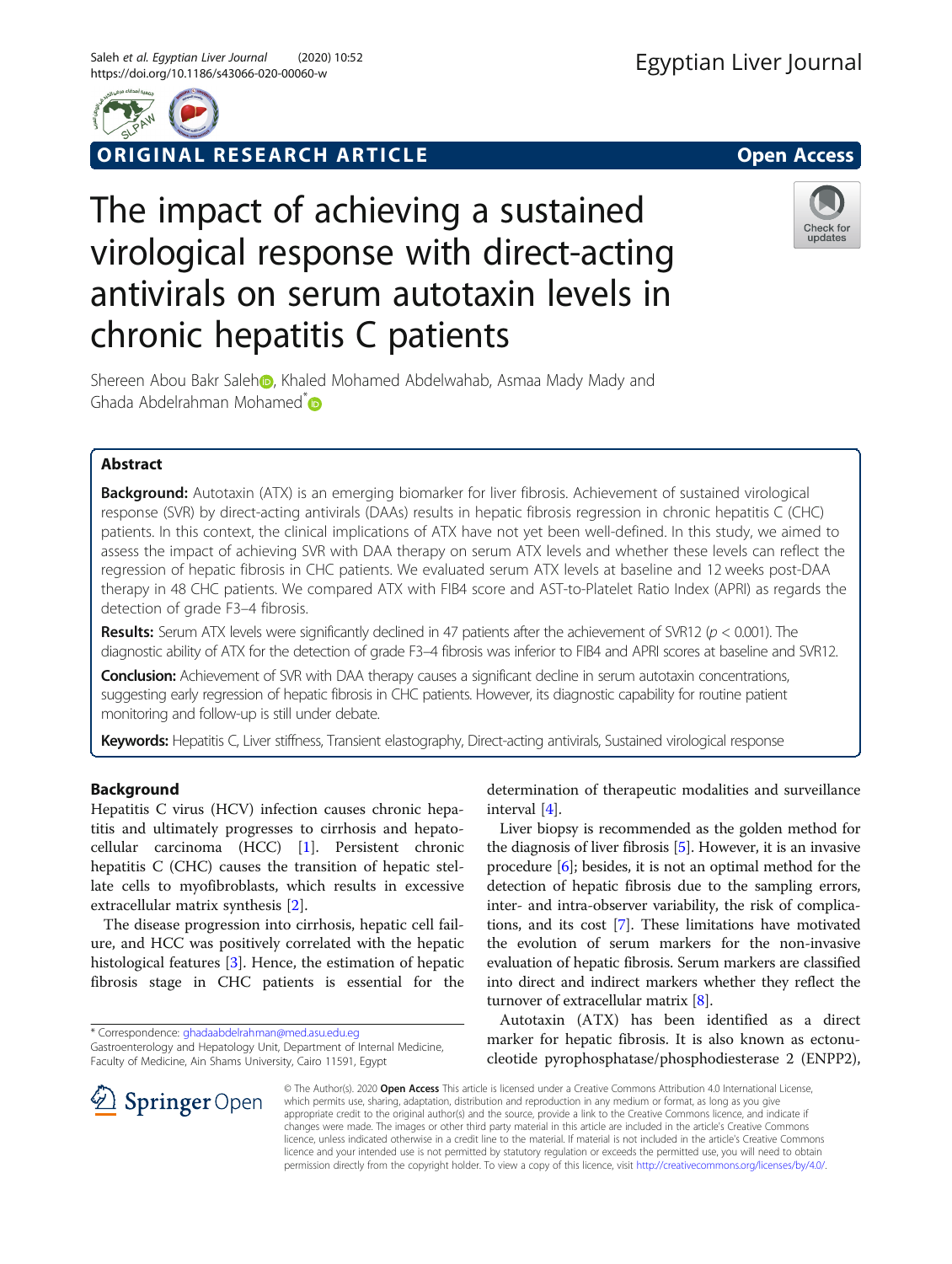<span id="page-1-0"></span>Table 1 Patients' characteristics at baseline and SVR12

|                         | Baseline ( $n = 48$ ) | SVR12 $(n = 47)$    | p value |
|-------------------------|-----------------------|---------------------|---------|
| ATX (pg/mL)             | 500.5 (399.5-667.5)   | 404 (331-518)       | < 0.001 |
| ALT (IU/L)              | 42 (28–54)            | $21(17-25)$         | < 0.001 |
| AST (IU/L)              | 36.50 (29-49)         | $21(19-25)$         | < 0.001 |
| Albumin (mg/dL)         | $4.31 \pm 0.60$       | $4.47 \pm 0.48$     | 0.005   |
| Creatinine (mg/dL)      | $0.86 + 0.21$         | $0.94 + 0.14$       | < 0.001 |
| Total bilirubin (mg/dL) | $0.80(0.6-1)$         | $0.85(0.7-1)$       | 0.088   |
| WBC $(x103/\mu L)$      | $6.48(5.4-8)$         | $5.60(4.68 - 6.50)$ | 0.007   |
| Platelets (g/dL)        | $203.7 \pm 82.83$     | $204.9 \pm 53.67$   | 0.860   |
| Hemoglobin (g/dL)       | $13.37 \pm 1.63$      | $13.15 \pm 1.55$    | 0.331   |
| <b>INR</b>              | $1.07 + 0.14$         | $1.05 + 0.11$       | 0.009   |
| AFP (ng/mL)             | $5.20 \pm 1.0$        | $4.52 \pm 0.71$     | < 0.001 |
| MELD score              | $7.45 \pm 1.76$       | $7.12 \pm 1.43$     | 0.045   |
| Child-Pugh score        | $5.20 \pm 0.41$       | $5.10 \pm 0.31$     | 0.095   |
| APRI score              | $0.46(0.28 - 0.92)$   | $0.25(0.21 - 0.34)$ | < 0.001 |
| FIB4 score              | $1.63(1.13 - 3.22)$   | $1.29(1.03 - 1.69)$ | < 0.001 |
| LS (kPa)                | 10.30 (7.15-14.45)    | 8.80 (6.70-11.60)   | < 0.001 |

AFP alpha-fetoprotein, ALT alanine aminotransferase, APRI AST-to-Platelet Ratio Index, AST aspartate aminotransferase, ATX autotaxin, INR international Index, AST aspartate aminotransferase, ATX autotaxin, INR international normalized ratio, *LS* liver stiffness, MELD Model for End-Stage Liver Disease,<br>WBC white blood cell count WBC white blood cell count

a lysophospholipase D that hydrolyses lysophosphatidylcholine to lysophosphatidic acid (LPA) [[9\]](#page-5-0), a lipid mediator that stimulates G protein-coupled receptors to elicit numerous cellular functions such as cell migration, angiogenesis, neurogenesis, platelet aggregation, smooth muscle contraction, and wound healing [\[10](#page-5-0)].

Physiologically, ATX circulates in the serum and is metabolized by hepatic sinusoidal endothelial cells [\[11](#page-5-0)]. Moreover, chronic hepatitis has been reported to induce ATX secretion from hepatocytes, and LPA has been shown to trigger hepatic stellate cells, promote their contraction, and inhibit their apoptosis [[12\]](#page-5-0). Therefore, ATX metabolism is thought to be compromised in patients with hepatic fibrosis leading to higher serum ATX levels [[11,](#page-5-0) [13\]](#page-5-0).

It has been reported that ATX disrupts lipid homeostasis and contributes to the progress of both fibrosis and cancer [[14\]](#page-5-0). Subsequently, raised serum ATX concentrations were identified in patients with CHC [[15](#page-5-0), [16\]](#page-5-0), hepatitis B virus [[17\]](#page-5-0), non-alcoholic fatty liver disease [[18\]](#page-5-0), and primary biliary cholangitis [[19\]](#page-5-0), suggesting ATX as a biomarker for chronic liver diseases regardless of the initiating insult. Moreover, ATX expression was increased in HCC  $[12]$  $[12]$  $[12]$ , and it was associated with an increased cellular invasion [[20](#page-5-0)] and poor prognosis [\[21\]](#page-5-0).

Additionally, increased serum ATX concentrations were correlated with the histological grade of hepatic fibrosis [\[15](#page-5-0)] and the Child-Pugh score, demonstrating the linkage of ATX and disease severity in cirrhotic patients [[13\]](#page-5-0). Furthermore, low serum ATX concentrations were significantly correlated with longer survival time, further proposing ATX as a prognostic marker of the severity of hepatic disease [[13\]](#page-5-0).

Therefore, ATX is a new participant in the pathological process of hepatic fibrosis and HCC and a possible novel target for therapy. Hence, a substantial effort has been dedicated to creating synthetic ATX inhibitors as adjuvant therapy in hepatic fibrosis and HCC [[22\]](#page-5-0).

For HCV eradication, direct-acting antivirals (DAAs) achieved sustained virological response (SVR) in over 90% of treated patients [\[23](#page-5-0)]. However, in spite of viral eradication, the risk of the progression of hepatic fibrosis to cirrhosis and HCC remains [[24\]](#page-5-0). Hence, hepatic fibrosis should be monitored after DAA therapy.

Several reports suggested that the achievement of SVR with DAA therapy improves hepatic fibrosis in CHC patients [\[23,](#page-5-0) [25\]](#page-5-0); however, the changes of serum ATX levels have been investigated in scarce studies in this context [\[16](#page-5-0), [26](#page-5-0)–[28\]](#page-5-0) and its ability to reflect the regression of hepatic fibrosis remains uncertain. Therefore, we aimed to investigate the impact of achieving SVR with DAA therapy on serum ATX levels and whether these levels can reflect the regression of hepatic fibrosis in CHC patients.

#### Methods

This prospective study included 48 CHC patients, all of whom were eligible for DAA therapy. For 12 weeks, 35 patients were treated with sofosbuvir/daclatasvir, and 13 patients were treated with sofosbuvir/daclatasvir and a weight-based dose of ribavirin, between September 2018 and Mars 2019, at Damanhour Medical National Institute, Beheira, Egypt.

Inclusion criteria were treatment-naïve CHC patients who were older than 18 years. The diagnosis of CHC was based on the existence of serum HCV antibodies and detectable HCV RNA. Exclusion criteria were

**Table 2** Serum ATX levels at baseline and SVR12 according to gender

|                                       |                   | Males $(n = 23)$ | Females ( $n = 24$ ) | <i>p</i> value |
|---------------------------------------|-------------------|------------------|----------------------|----------------|
| Serum ATX level (pg/mL), median (IQR) | Baseline          | 500 (419.50-691) | 501.50 (390-637.5)   | 0.798          |
|                                       | SVR <sub>12</sub> | 393 (343–588)    | 406 (329 - 510.75)   | 0.881          |
| p value                               |                   | < 0.001          | < 0.001              |                |

ATX autotaxin, IQR interquartile range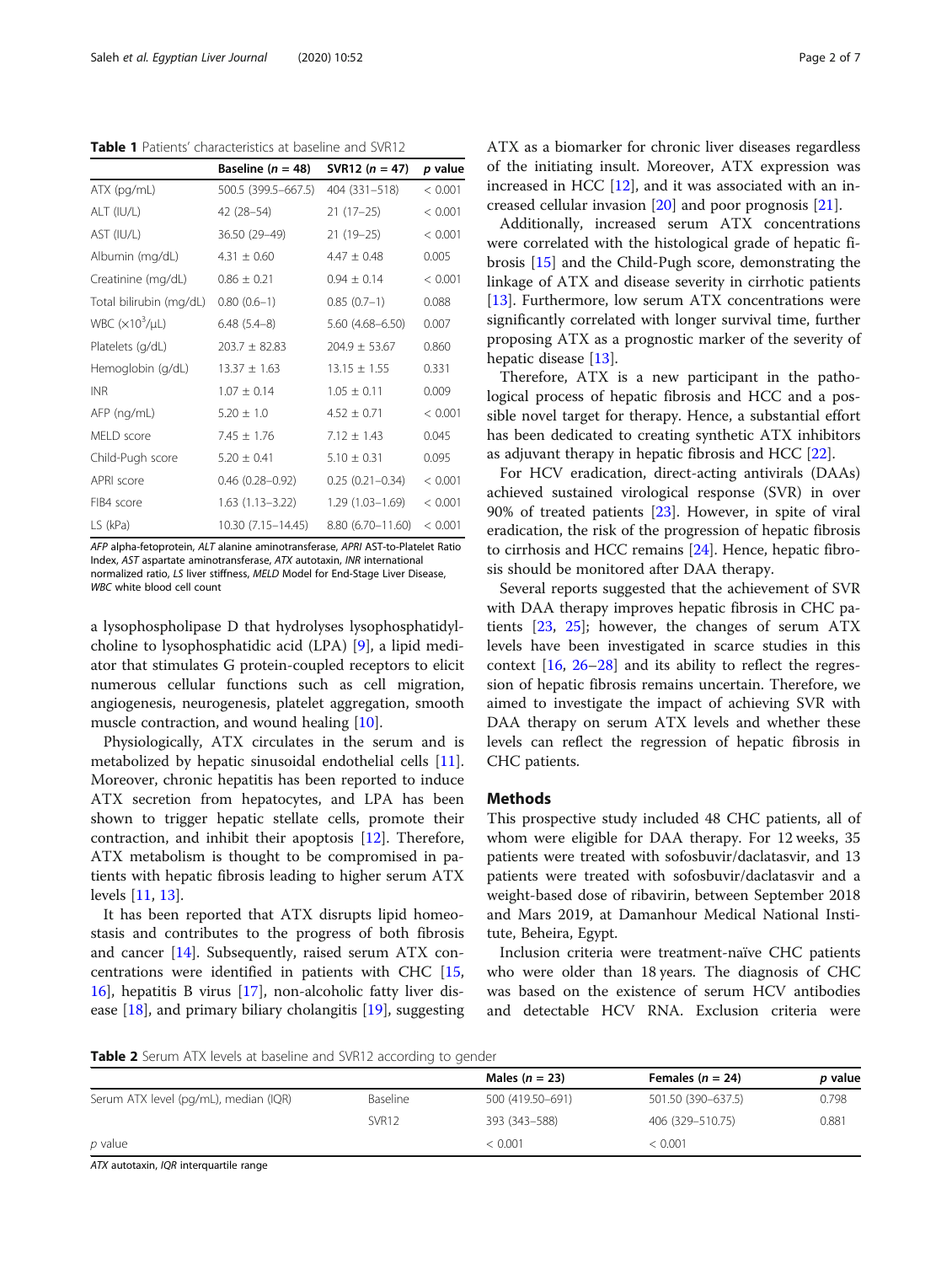<span id="page-2-0"></span>

patients who had another etiology of hepatic disease (autoimmune hepatitis, primary biliary cirrhosis, alcoholic liver disease, or non-alcoholic fatty liver disease), decompensated hepatic disease (bilirubin > 3 mg/dL, serum albumin < 2.8 mg/dL, INR > 1.8, platelets < 50  $\times$ 10<sup>3</sup>), HCC, renal impairment, previous anti-HCV-viral therapy, liver transplantation, and HBsAg or HIVpositive patients.

For all patients, we evaluated serum samples and non-invasive methods for liver fibrosis assessment at baseline and 12 weeks post-treatment. SVR12 was defined as undetectable serum HCV RNA at 12 weeks post-treatment.

The study protocol conformed to the ethical guidelines of the 1975 Declaration of Helsinki and its appendices and was approved by the Ethics Committee of the Faculty of Medicine, Ain Shams University (FWA 000017585). Written informed consent was obtained from each patient included in the study.

# Detection of ATX

We estimated serum ATX concentrations by a sandwich ELISA detection method (Cat No. SG-10887, SinoGeneClon Biotech Co., Ltd., China), with a detection range of 60–2200 pg/mL and sensitivity of 5 pg/mL, and intra- and inter-assay coefficients of variation were < 8% and < 10%, respectively.

#### Liver stiffness evaluation

The liver stiffness (LS) was estimated using Fibroscan® (Echosens, 502 Touch, Paris, France). The median LSM in kilopascals (kPa) was reported. According to Tsochatzis et al. [\[29](#page-5-0)], the following fibrosis staging cutoff values were used: F0–F1 < 7 kPa, F2 = 7–9.4 kPa, F3 = 9.5– 11.9 kPa, and F4 > 12 kPa.

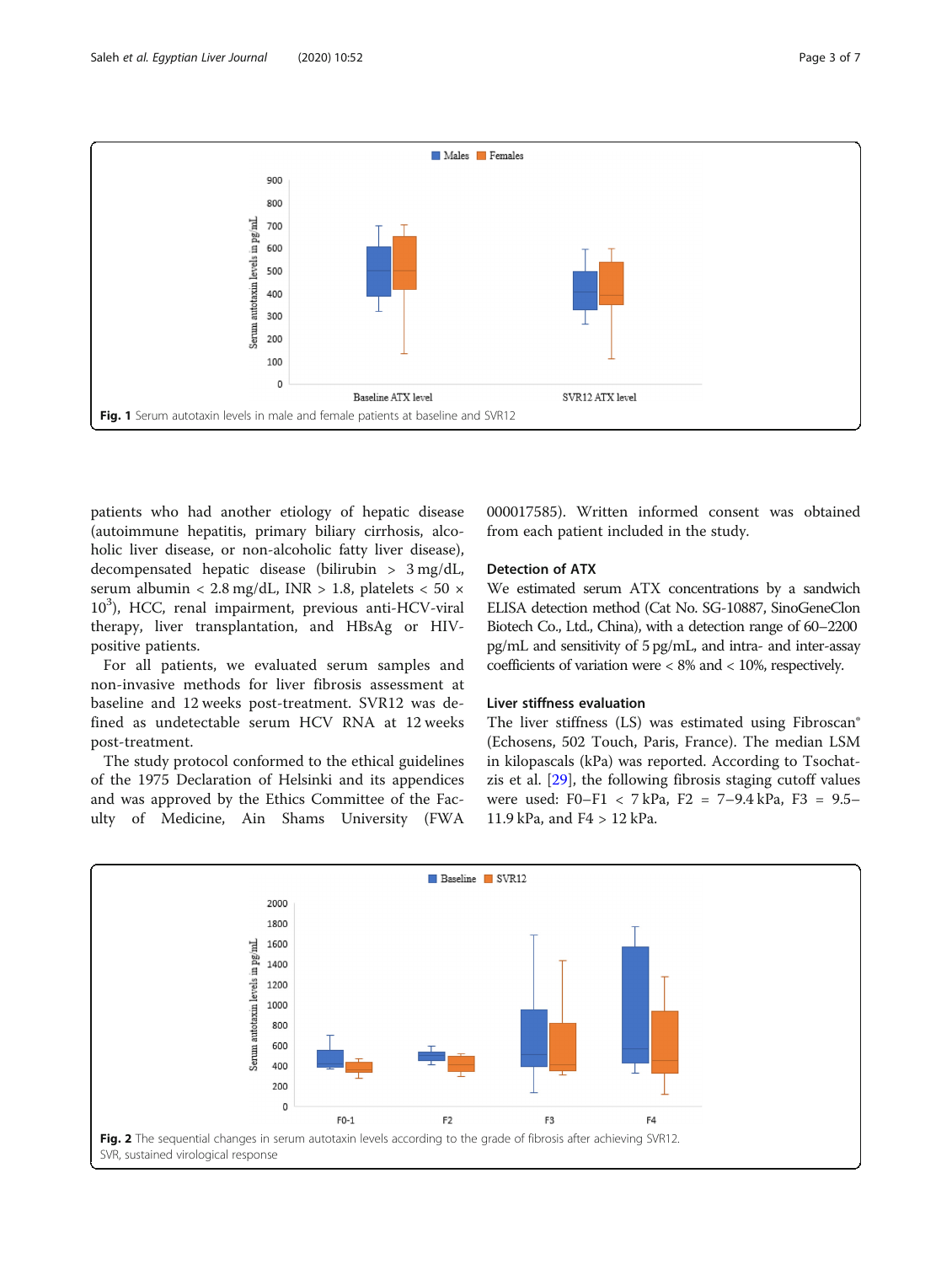| <b>TWATE 3</b> SCRITT ATTACKED according to the morosis grade at basemite and symptom |                   |                           |                      |                             |                          |                                            |  |  |
|---------------------------------------------------------------------------------------|-------------------|---------------------------|----------------------|-----------------------------|--------------------------|--------------------------------------------|--|--|
|                                                                                       |                   | $F0-1$                    | F <sub>2</sub>       |                             | F4                       | p value                                    |  |  |
| Serum ATX level (pg/mL), median<br>(IQR)                                              |                   | Baseline 420 (371.25-595) | 501 (444–547)        | 512 (390-1443)              | 549 (393.75-<br>1552.25) | $0.389^{a}$<br>$0.043^{b}$                 |  |  |
|                                                                                       | SVR <sub>12</sub> | 361.50 (334-<br>445.75)   | 404.50 (322-<br>489) | 417.50 (371.50-<br>1260.25) | 451 (320-1275)           | $0.569$ <sup>a</sup><br>0.083 <sup>b</sup> |  |  |
| p value                                                                               |                   | 0.003                     | < 0.001              | 0.031                       | < 0.001                  |                                            |  |  |

**Table 3** Serum ATX levels according to the fibrosis grade at baseline and SVR12

ATX autotaxin, IQR interquartile range

<sup>a</sup>Kruskal-Wallis test

<sup>b</sup>Jonckheere-Terpstra test

## Liver fibrosis scores

The Aspartate-to-Platelet Ratio Index (APRI) and Fibrosis 4 (FIB4) scores were evaluated using the following formulas:

APRI score = (AST/upper limit of normal AST [IU/L])  $\times$  (100/platelet count [10<sup>9</sup>/L]) [\[30](#page-5-0)].

FIB4 score = [Age (years) × AST (IU/L)]/[platelet FIB4 score = [Age (years) × A<br>count  $(10^9/L) \times \sqrt{ALT (IU/L)}$ ] [[31](#page-5-0)].

#### Statistical analysis

Data were analyzed using IBM SPSS Statistics for Windows, version 20 (IBM Corp., Armonk, NY, USA). Qualitative data were described using numbers and percentages. Quantitative data were described using the mean ± standard deviation (SD) or median and interquartile range (IQR). The McNemar test was used to analyze paired nominal variables. A paired  $t$  test was used for normally distributed quantitative variables. The Mann-Whitney test, Wilcoxon signed-rank test, or Kruskal-Wallis test with post hoc Dunn's test was used for abnormally distributed quantitative variables, as appropriate. The trends in the serum ATX concentrations in accordance with the fibrosis stage were assessed using the Jonckheere-Terpstra test. Spearman's rank correlation coefficient was used for the correlation between two abnormally distributed quantitative variables. The sensitivities and specificities of ATX and the fibrosis scores were estimated using receiver operating characteristic curve (ROC) analysis. A value of  $p < 0.05$  was considered significant.

#### Results

We enrolled 48 CHC patients, 23 (47.9%) males and 25 (52.1%) females, with a mean age of  $54.92 \pm 10.72$  years. All the patients completed the treatment regimen and follow-up. Forty-seven (97.7%) patients achieved SVR12. Thirty-eight (79.2%) and 10 (20.8%) patients had Child-Pugh score A5 and A6 at baseline, while 42 (87.5%) and 6 (12.5%) patients had Child-Pugh score A5 and A6 at 12 weeks post-treatment.

Serum ATX concentrations were significantly decreased in the 47 patients who achieved SVR12 [404 (331–518) vs. 500.5 (399.5–667.5) pg/mL;  $p < 0.001$  $p < 0.001$  (Table 1). The same significant decrease in serum ATX levels after treatment was also reproduced by patient stratification according to gender  $(p < 0.001)$  $(p < 0.001)$  $(p < 0.001)$  (Table [2](#page-1-0) and Fig. 1). Female patients had higher, but not significantly, serum ATX levels compared to male patients at baseline and SVR12 (Table [2](#page-1-0) and Fig. [1](#page-2-0)). The non-SVR patient had the highest ATX value at baseline and 12 weeks post-treatment (6028 and 5128 pg/mL, respectively).

We observed that serum ATX levels increased concomitantly with the grade of liver fibrosis (Fig. [2](#page-2-0)). In addition, those levels were significantly decreased in each fibrosis grade at SVR12 (Table 3).

LS, FIB4, and APRI scores were also significantly decreased at SVR12 (Table [1](#page-1-0) and Table S[1\)](#page-4-0). Additionally, there were statistically significant differences in ALT, AST, albumin, creatinine, white blood cell count, international normalized ratio, alphafetoprotein (AFP), and MELD score at SVR12 compared with baseline (Table [1](#page-1-0)).

No significant correlations were detected between serum ATX levels and patients' characteristics (Table [S2\)](#page-4-0).

The diagnostic performance of ATX for the differentiation of grade F3–4 hepatic fibrosis was inferior to FIB4 and APRI scores at baseline and SVR12 (Tables 4 and [5](#page-4-0) and Figures [S1](#page-4-0)&[S2](#page-4-0)).

Table 4 The diagnostic performance for the detection of grade F3-4 fibrosis at baseline

| <b>Criterion</b> | Cutoff<br>value  | AUC   | Se<br>(%) | Sp<br>(%) | <b>PPV</b> | <b>NPV</b> | 95% confidence limits |       |         |
|------------------|------------------|-------|-----------|-----------|------------|------------|-----------------------|-------|---------|
|                  |                  |       |           |           |            |            | Upper                 | Lower | value   |
| <b>ATX</b>       | $\geq$ 448 pg/mL | 0.520 | 65.3      | 42.8      | 0.586      | 0.500      | 0.331                 | 0.668 | 0.407   |
| FIB4             | $\geq 1.26$      | 0.895 | 96.1      | 61.9      | 0.757      | 0.928      | 0.766                 | 0.955 | < 0.001 |
| APRI             | $\geq 0.32$      | 0.858 | 96.1      | 61.9      | 0.757      | 0.928      | 0.705                 | 0.934 | < 0.001 |

ATX autotaxin, APRI AST-to-Platelet Ratio Index, AUC area under the curve, NPV negative predictive value, PPV positive predictive value, Se sensitivity, Sp specificity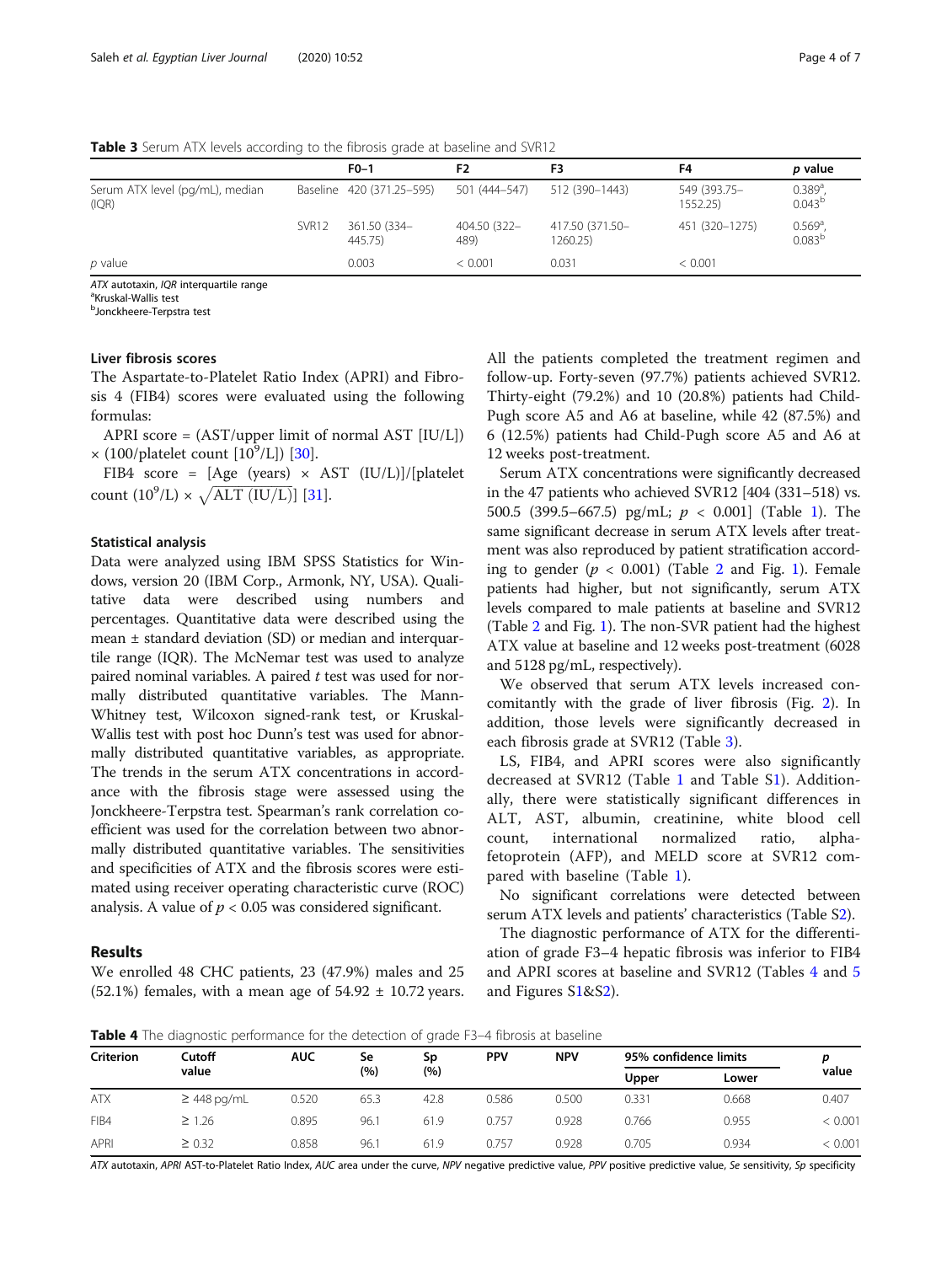|                  | $\tilde{\phantom{a}}$ |            |           | $\tilde{\phantom{a}}$ |            |            |                          |       |       |
|------------------|-----------------------|------------|-----------|-----------------------|------------|------------|--------------------------|-------|-------|
| <b>Criterion</b> | Cutoff<br>value       | <b>AUC</b> | Se<br>(%) | Sp<br>(%)             | <b>PPV</b> | <b>NPV</b> | 95% confidence intervals |       |       |
|                  |                       |            |           |                       |            |            | Upper                    | Lower | value |
| <b>ATX</b>       | $\geq$ 381 pg/mL      | 0.579      | 52.9      | 36.6                  | 0.344      | 0.578      | 0.378                    | 0.728 | 0.186 |
| FIB4             | $\geq 1.11$           | 0.715      | 70.5      | 36.6                  | 0.406      | 0.687      | 0.517                    | 0.840 | 0.003 |
| APRI score       | $\geq 0.24$           | 0.645      | 76.4      | 50                    | 0.464      | 0.789      | 0.458                    | 0.778 | 0.035 |

<span id="page-4-0"></span>Table 5 The diagnostic performance for the detection of grade F3-4 fibrosis at SVR12

ATX autotaxin, APRI AST-to-Platelet Ratio Index, AUC area under the curve, NPV negative predictive value, PPV positive predictive value, Se sensitivity, Sp specificity

# **Discussion**

CHC patients manifest persistent inflammatory changes and fibrogenesis throughout the clinical course of the disease even after the progression to cirrhosis [\[32](#page-5-0)]. DAA therapy achieved extremely high SVR rates, consequently suppressing the hepatic inflammation and hindering the progress of fibrosis. However, the extent of hepatic fibrosis regression should be assessed to decide which individuals remain at a high risk of HCC. Therefore, simple and reliable non-invasive methods are required to achieve this goal  $[16]$  $[16]$ ; however, the value of serum biomarkers for the evaluation of liver fibrosis following DAA therapy has not been well evaluated [\[27](#page-5-0)].

We detected that serum ATX concentrations were significantly decreased in CHC patients after achieving SVR12. This is supported by the findings of other studies [[16,](#page-5-0) [26](#page-5-0)–[28\]](#page-5-0). This significant difference was reproduced when classifying the patients according to gender, as previously proposed [[16,](#page-5-0) [17,](#page-5-0) [27,](#page-5-0) [33\]](#page-6-0).

ATX levels were higher in females than in males at baseline and SVR12; however, the exact rationale for this difference remains under debate. Ferry et al. [[34](#page-6-0)] concluded that there is excess ATX expression in, and release from, adipocytes, which occupy a more significant volume in adipose tissues in females than in males [\[35](#page-6-0)], suggesting that as the reason for gender difference. However, this hypothesis should be investigated in further studies.

It was reported that serum ATX concentrations correlate with the hepatic fibrosis grade [\[15\]](#page-5-0), that is, the progression of fibrosis leads to impaired ATX clearance through the dysfunction of endothelial cells [\[13\]](#page-5-0). Consistent with this hypothesis, we observed an increasing trend of serum ATX with the progression of hepatic fibrosis grade.

Our results partially agree with Ando et al. who concluded that serum ATX levels significantly declined from baseline to SVR12 in patients with F4 fibrosis grade, while no changes were detected in patients with F2 and F3 fibrosis grades [\[27](#page-5-0)].

In accordance with previous reports  $[16, 28]$  $[16, 28]$  $[16, 28]$ , serum ALT and AFP levels were also significantly decreased at SVR12. Based on the fact that elevated ALT and AFP levels reflect hepatic inflammatory changes and regeneration, and ATX is linked to the promotion of hepatic fibrosis [\[12](#page-5-0), [15\]](#page-5-0), these findings may indicate an improvement of necroinflammatory changes and

possibly early regression of hepatic fibrosis that occurred after DAA therapy.

Contrary to previous studies [[13,](#page-5-0) [26](#page-5-0)–[28,](#page-5-0) [33\]](#page-6-0), no correlations were detected between serum ATX concentrations and LS, fibrosis indices, or laboratory investigations in our study cohort. This discrepancy could be attributed to the fact that all our patients are Child-Pugh class A and unequal sample size.

We detected that the diagnostic performance of ATX in predicting grade F3–4 hepatic fibrosis was inferior to FIB4 and APRI scores at baseline and SVR12. In contrast, in Yamazaki et al.'s study [[15\]](#page-5-0), the AUC of ATX (0.788) was comparable to those of FIB4 score (0.814) and APRI (0.780).

The limitations of the current study are the lack of a paired histological evaluation due to the invasiveness of hepatic biopsy and the small number of patients who failed to achieve SVR12. Further large-scale studies with a long-term followup should be performed to determine whether the changes in serum ATX concentrations can reflect the regression of liver fibrosis and the incidence rates of HCC in CHC patients after achieving SVR with DAA therapy.

## Conclusion

Achievement of SVR with DAA therapy causes a significant decline in serum autotaxin concentrations, suggesting early regression of hepatic fibrosis in CHC patients. However, its diagnostic capability for routine patient monitoring and follow-up is still under debate.

#### Supplementary Information

The online version contains supplementary material available at [https://doi.](https://doi.org/10.1186/s43066-020-00060-w) [org/10.1186/s43066-020-00060-w](https://doi.org/10.1186/s43066-020-00060-w).

Additional file 1: Figure S1. ROC curve for the detection of grade F3-4 fibrosis at baseline. Figure S2. ROC curve for the detection of grade F3-4 fibrosis at SVR12. Table S1. Patients' liver stiffness at baseline and SVR12. Table S2. Correlation between ATX and patients' characteristics at baseline and SVR12.

#### Abbreviations

AFP: Alpha-fetoprotein; APRI: Aspartate-to-Platelet Ratio Index; ATX: Autotaxin; CHC: Chronic hepatitis C; DAAs: Direct-acting antivirals; ENPP2: Ectonucleotide pyrophosphatase/phosphodiesterase 2; FIB4: Fibrosis 4 score; HBsAg: Hepatitis B surface antigen; HCC: Hepatocellular carcinoma; HCV: Hepatitis C virus; HIV: Human immunodeficiency virus; LPA: Lysophosphatidic acid; SVR: Sustained virological response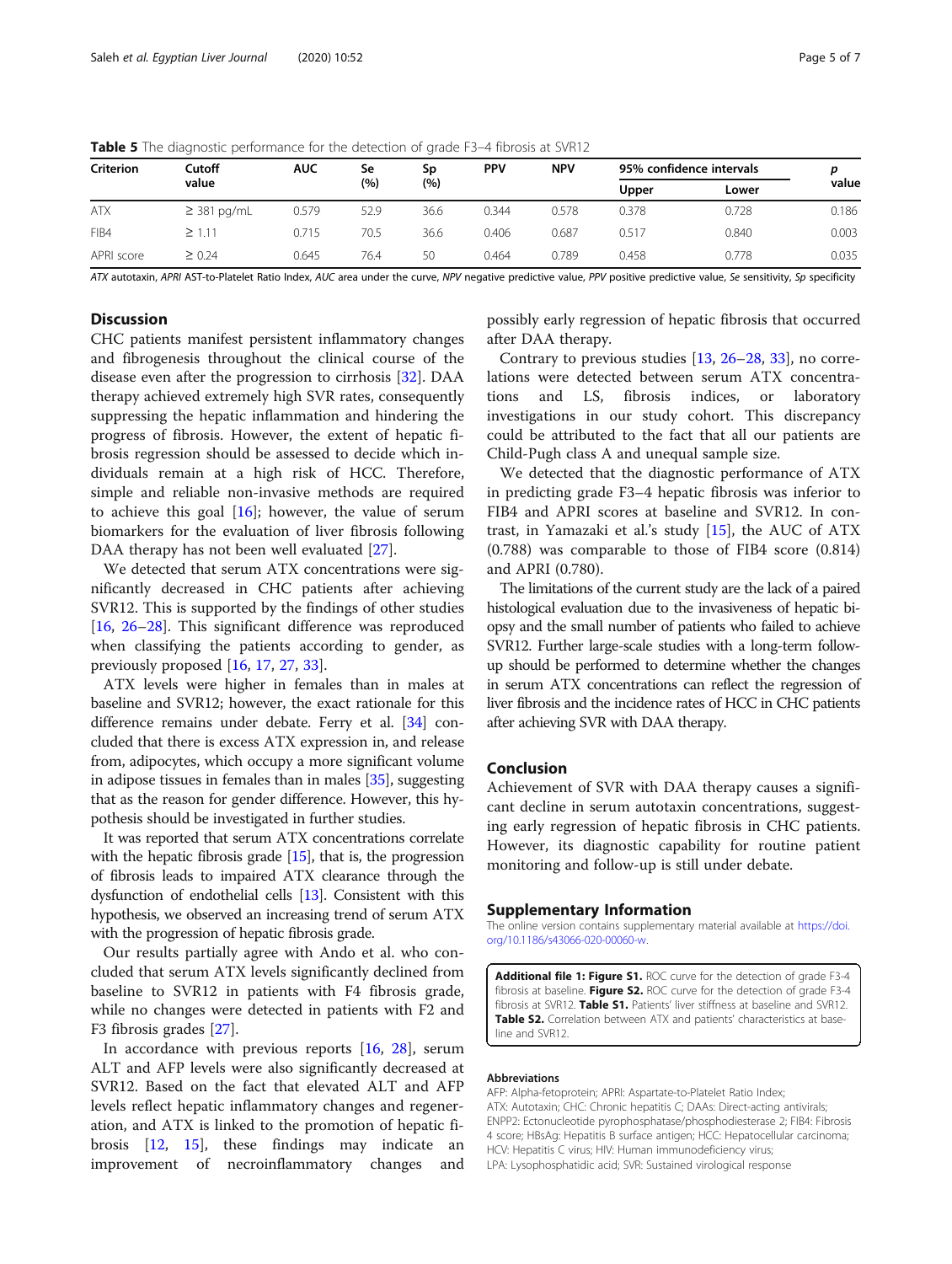#### <span id="page-5-0"></span>Acknowledgements

Not applicable

#### Authors' contributions

SS, KA, and GM contributed to the design of the study; AM contributed to the acquisition of data; SS, KA, AM, and GM participated in the analysis and interpretation of the data, and revised the article critically for relevant intellectual content; GM participated in the statistical evaluations and wrote the manuscript. All authors have read and approved the manuscript.

#### Funding

This research did not receive any specific grant from funding agencies in the public, commercial, or not-for-profit sectors.

#### Availability of data and materials

The datasets used and analyzed during the current study are available from the corresponding author on reasonable request.

#### Ethics approval and consent to participate

Approval was obtained from the Ethics Committee of the Faculty of Medicine, Ain Shams University (FWA 000017585). Informed written consent was obtained from each participant before enrollment in the study. This study was performed in accordance with the 1975 principles of the Declaration of Helsinki and its appendices.

#### Consent for publication

Not applicable

#### Competing interests

The authors declare that they have no competing interests.

# Received: 10 June 2020 Accepted: 26 October 2020<br>Published online: 09 November 2020

#### References

- 1. Ansaldi F, Orsi A, Sticchi L, Bruzzone B, Icardi G (2014) Hepatitis C virus in the new era: perspectives in epidemiology, prevention, diagnostics and predictors of response to therapy. World J Gastroenterol 20:9633–9652
- 2. Yamaoka K, Nouchi T, Marumo F, Sato C (1993) Alpha-smooth-muscle actin expression in normal and fibrotic human livers. Dig Dis Sci 38:1473–1479
- 3. Ge PS, Runyon BA (2016) Treatment of patients with cirrhosis. N Engl J Med 375:767–777
- 4. Yano M, Kumada H, Kage M, Ikeda K, Shimamatsu K, Inoue O, Hashimoto E, Lefkowitch JH et al (1996) The long-term pathological evolution of chronic hepatitis C. Hepatology 23:1334–1340
- 5. Angulo P (2002) Nonalcoholic fatty liver disease. N Engl J Med 346:1221– 1231
- 6. Neuman MG, Cohen LB, Nanau RM (2016) Hyaluronic acid as a non-invasive biomarker of liver fibrosis. Clin Biochem 49:302–315
- 7. Bedossa P, Carrat F (2009) Liver biopsy: the best, not the gold standard. J Hepatol 50:1–3
- 8. Papastergiou V, Tsochatzis E, Burroughs AK (2012) Non-invasive assessment of liver fibrosis. Ann Gastroenterol 25:218–231
- 9. Aikawa S, Hashimoto T, Kano K, Aoki J (2015) Lysophosphatidic acid as a lipid mediator with multiple biological actions. J Biochem 157:81–89
- 10. Moolenaar WH, van Meeteren LA, Giepmans BN (2004) The ins and outs of lysophosphatidic acid signaling. Bioessays 26:870–881
- 11. Jansen S, Andries M, Vekemans K, Vanbilloen H, Verbruggen A, Bollen M (2009) Rapid clearance of the circulating metastatic factor autotaxin by the scavenger receptors of liver sinusoidal endothelial cells. Cancer Lett 284: 216–221
- 12. Kaffe E, Katsifa A, Xylourgidis N, Ninou I, Zannikou M, Harokopos V, Foka P, Dimitriadis A et al (2017) Hepatocyte autotaxin expression promotes liver fibrosis and cancer. Hepatology 65:1369–1383
- 13. Pleli T, Martin D, Kronenberger B, Brunner F, Köberle V, Grammatikos G, Farnik H, Martinez Y et al (2014) Serum autotaxin is a parameter for the severity of liver cirrhosis and overall survival in patients with liver cirrhosis--a prospective cohort study. PLoS One 9:e103532
- 14. Nakamura K, Ohkawa R, Okubo S, Tozuka M, Okada M, Aoki S, Aoki J, Arai H et al (2007) Measurement of lysophospholipase D/autotaxin activity in human serum samples. Clin Biochem 40:274–277
- 15. Yamazaki T, Joshita S, Umemura T, Usami Y, Sugiura A, Fujimori N, Shibata S, Ichikawa Y et al (2017) Association of serum autotaxin levels with liver fibrosis in patients with chronic hepatitis C. Sci Rep 7:46705
- 16. Yamazaki T, Joshita S, Umemura T, Usami Y, Sugiura A, Fujimori N, Kimura T, Matsumoto A et al (2018) Changes in serum levels of autotaxin with directacting antiviral therapy in patients with chronic hepatitis C. PLoS One 13: e0195632
- 17. Joshita S, Ichikawa Y, Umemura T, Usami Y, Sugiura A, Shibata S, Yamazaki T, Fujimori N et al (2018) Serum autotaxin is a useful liver fibrosis marker in patients with chronic hepatitis B virus infection. Hepatol Res 48:275–285
- 18. Fujimori N, Umemura T, Kimura T, Tanaka N, Sugiura A, Yamazaki T, Joshita S, Komatsu M et al (2018) Serum autotaxin levels are correlated with hepatic fibrosis and ballooning in patients with non-alcoholic fatty liver disease. World J Gastroenterol 24:1239–1249
- 19. Joshita S, Umemura T, Usami Y, Yamashita Y, Norman GL, Sugiura A, Yamazaki T, Fujimori N et al (2018) Serum autotaxin is a useful disease progression marker in patients with primary biliary cholangitis. Sci Rep 8: 8159
- 20. Wu JM, Xu Y, Skill NJ, Sheng H, Zhao Z, Yu M, Saxena R, Maluccio MA (2010) Autotaxin expression and its connection with the TNF-alpha-NF-kappaB axis in human hepatocellular carcinoma. Mol Cancer 9:71
- 21. Enooku K, Uranbileg B, Ikeda H, Kurano M, Sato M, Kudo H, Maki H, Koike K et al (2016) Higher LPA2 and LPA6 mRNA levels in hepatocellular carcinoma are associated with poorer differentiation, microvascular invasion and earlier recurrence with higher serum autotaxin levels. PLoS One 11:e0161825
- 22. Baader M, Bretschneider T, Broermann A, Rippmann JF, Stierstorfer B, Kuttruff CA, Mark M (2018) Characterization of the properties of a selective, orally bioavailable autotaxin inhibitor in preclinical models of advanced stages of liver fibrosis. Br J Pharmacol 175:693–707
- 23. Saleh S, Salama M, Alhusseini M, Mohamed G (2020) M2BPGi for assessing liver fibrosis in patients with hepatitis C treated with direct-acting antivirals. World J Gastroenterol 26:2864–2876
- 24. Nagaoki Y, Imamura M, Aikata H, Daijo K, Teraoka Y, Honda F, Nakamura Y, Hatooka M et al (2017) The risks of hepatocellular carcinoma development after HCV eradication are similar between patients treated with peginterferon plus ribavirin and direct-acting antiviral therapy. PLoS One 12: e0182710
- 25. Bachofner JA, Valli PV, Kröger A, Bergamin I, Künzler P, Baserga A, Braun D, Seifert B et al (2017) Direct antiviral agent treatment of chronic hepatitis C results in rapid regression of transient elastography and fibrosis markers fibrosis-4 score and aspartate aminotransferase-platelet ratio index. Liver Int 37:369–376
- 26. Kostadinova L, Shive CL, Judge C, Zebrowski E, Compan A, Rife K, Hirsch A, Falck-Ytter Y et al (2016) During hepatitis C virus (HCV) infection and HCV-HIV coinfection, an elevated plasma level of autotaxin is associated with lysophosphatidic acid and markers of immune activation that normalize during interferon-free HCV therapy. J Infect Dis 214:1438–1448
- 27. Ando W, Yokomori H, Kaneko F, Kaneko M, Igarashi K, Suzuki H (2018) Serum autotaxin concentrations reflect changes in liver stiffness and fibrosis after antiviral therapy in patients with chronic hepatitis C. Hepatol Commun 2:1111–1122
- 28. Kostadinova L, Shive CL, Zebrowski E, Fuller B, Rife K, Hirsch A, Compan A, Moreland A et al (2018) Soluble markers of immune activation differentially normalize and selectively associate with improvement in AST, ALT, albumin, and transient elastography during IFN-free HCV therapy. Pathog Immun 3:149–163
- 29. Tsochatzis EA, Gurusamy KS, Ntaoula S, Cholongitas E, Davidson BR, Burroughs AK (2011) Elastography for the diagnosis of severity of fibrosis in chronic liver disease: a meta-analysis of diagnostic accuracy. J Hepatol 54: 650–659
- 30. Wai CT, Greenson JK, Fontana RJ, Kalbfleisch JD, Marrero JA, Conjeevaram HS, Lok AS (2003) A simple noninvasive index can predict both significant fibrosis and cirrhosis in patients with chronic hepatitis C. Hepatology 38: 518–526
- 31. Sterling RK, Lissen E, Clumeck N, Sola R, Correa MC, Montaner J, S Sulkowski M, Torriani FJ et al (2006) Development of a simple noninvasive index to predict significant fibrosis in patients with HIV/HCV coinfection. Hepatology 43:1317–1325
- 32. van Meeteren LA, Ruurs P, Stortelers C, Bouwman P, van Rooijen MA, Pradère JP, Pettit TR, Wakelam MJ et al (2006) Autotaxin, a secreted lysophospholipase D, is essential for blood vessel formation during development. Mol Cell Biol 26:5015–5022